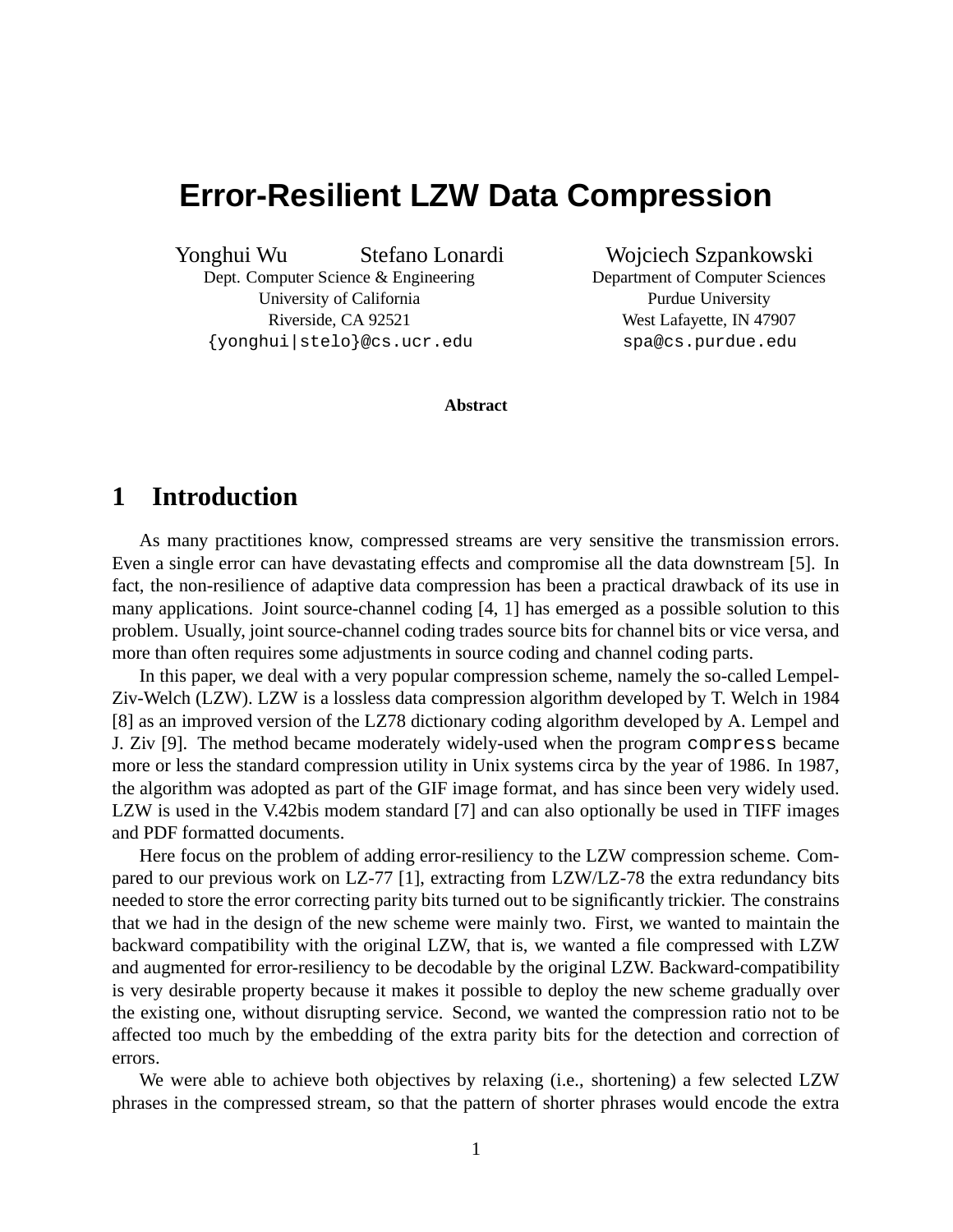bits. Since we are not shortening too many phrases the compression is not affected much (see Experimental results). In fact, according to our experimental results, sometimes the sum of the

## **2 Basic concepts**

Let T be a text of length n over a finite alphabet A, and let T' be its corresponding LZWcompressed stream. We write  $T_{[i]}$  to indicate the  $i^{th}$  symbol of the text. We use  $T_{[i,j]}$  shorthand for  $T_{[i]}T_{[i+1]}...T_{[j]}$ , where  $1 \leq i \leq j \leq n$ , with the convention that  $T_{[i,i]} = T_{[i]}$ . Substrings in the form  $T_{[1,i]}$  correspond to the *prefixes* of T, and substrings in the form  $T_{[i,n]}$  to the *suffixes* of T. Given two strings y and  $w, y+w$  is the string obtained by concatenating y with w.

We use  $\mathcal{D} = \{D_1, D_2, \ldots\}$  to denote the LZW dictionary used during the encoding and decoding processes. By construction of the LZW dictionary we have that  $D_i = T_{[j,k]}$  for some j and k. The length  $|D_i|$  of a phrase  $D_i$  is the number of symbols it contains, i.e.,  $|D_i| = |T_{[j,k]}| = k - j + 1$ .

For completeness of presentation we briefly review the original LZW scheme [8, 9]. The algorithm parses the text *online* left to right into phrases, where each phrase is the longest matching phrase seen previously plus one extra symbol. Each new phrase is added to the dictionary  $\mathcal D$  of phrases, which is first initialized to include every single symbol in the input alphabet. The index of the longest matching phrase is added to the output  $T'$  as a new codeword, whereas the extra symbol, i.e., the last symbol of the current phrase, becomes the first symbol of the next phrase.

To decode the compressed text  $T'$ , the decoder first fills the dictionary  $D$  with all the symbols in the input alphabet. It then reads the codewords one by one from the compressed text  $T'$ . Every time the decoder reads a new codeword, it looks up the dictionary for the corresponding phrase. The string identified by the codeword is added to the output, while a new phrase, which is constructed by appending the first symbol of the current codeword to the previous codeword, is added to the dictionary  $D$ .

## **3 Extracting bits from the LZW stream**

Due to the greediness inherent to the LZW algorithm, at any point of the encoding process there is always only one way of producing the next phrase, and hence, every phrase in the dictionary  $\mathcal D$ is unique. The greediness prevents us from embedding directly extra bits into the compressed data stream. A simple solution to this problem is to relax the greediness on some of the phrases (i.e., by making them a little shorter) in such a way to encode the extra bits. Relaxing the length of *too many* phrases will, however, degrade the compression performance considerably. Care must be taken to select the set of phrases to shorten that will allow the necessary "extra space" to store the bits for error detection and correction. Also, we must ensure that the new compressed stream can be decompressed by the original algorithm. Note that by relaxing the greedinesssome entries in the dictionary  $D$  will have multiple codewords associated with them. A somewhat similar approach was taken in [6], where the author analyze a scheme where the entries in the dictionary to have multiplicity up to a constant  $\mathbf{b}$ .

Figure 1 show an example. On the left, the text  $T =$  aaaaaab is compressed with the greedy LZW algorithm. The corresponding compressed data stream is  $T' = 0.0231$ . By the end of the encoding process, the dictionary contains five phrases, namely  $D_0 = a$ ,  $D_1 = b$ ,  $D_2 = aa$ ,  $D_3 = aa$ ,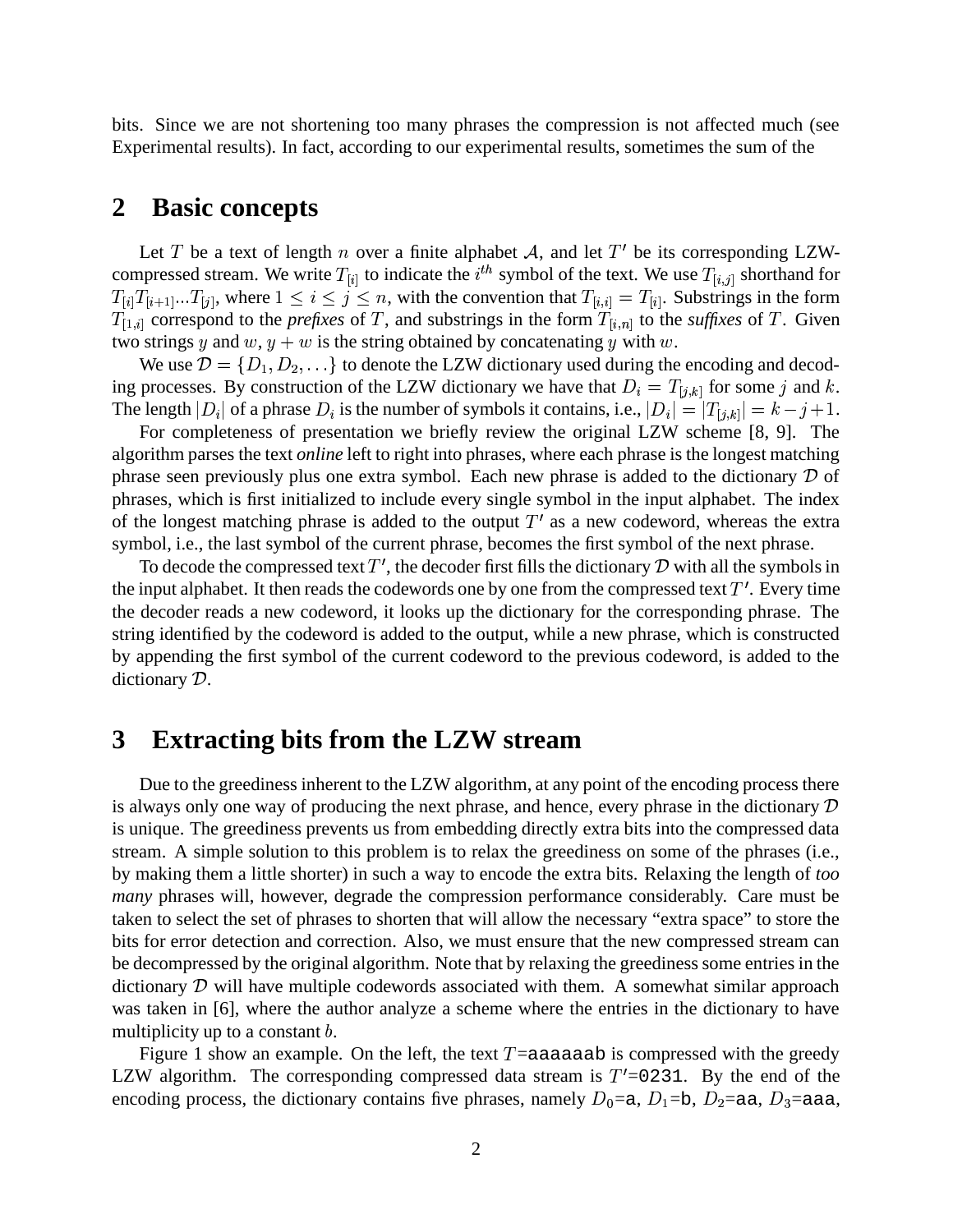| Phrases:       | a, aa, aaa, b                                                          | Phrases:         | a, aa, aa, a, b                     |  |  |  |
|----------------|------------------------------------------------------------------------|------------------|-------------------------------------|--|--|--|
| Output:        | 0, 2, 3, 1                                                             | Output:          | 0, 2, 2, 0, 1                       |  |  |  |
| $\mathcal{D}:$ | b<br>a<br>1<br>$\mathbf{0}$<br>b<br>5<br>$\overline{2}$<br>a<br>3<br>4 | $\mathcal{D}'$ : | $\mathbf{0}$<br>$\overline{c}$<br>3 |  |  |  |
|                | greedy-LZW algorithm                                                   |                  | relaxed-LZW algorithm               |  |  |  |

Figure 1: Greedy-LZW parsing vs. relaxed-LZW parsing on the input  $T = a$ aaaaab

and  $D_4$ =aaab. Phrases  $D_0$  and  $D_1$  are from the input alphabet A, whereas  $D_2$ ,  $D_3$ , and  $D_4$ , are constructed greedily as the text is parsed from left to right. If instead of generating the next phrase in a greedy manner all the time, we reduce the length of  $D_4$  by one, we will get the result as shown in the right part of the figure. This time, the dictionary contains 6 phrases and the output, 02201, is one codeword longer than that in the greedy case. The two phrases,  $D'_3$  and  $D'_4$ , are identical, which is as expected. The dictionary  $D$  and  $D'$  are both shown as tries in the figure.

The crucial question is whether this modification in the encoder will produce a compressed file that can still be decompressed by the original LZW algorithm. The answer to this question depends on the data structure used to represent the dictionary. Although in the literature, the dictionary is always represented as a trie, all the implementation we checked use a fixed-size hash table (typically with 4096 entries). Thus, the decoder is not affected by the multiplicities in the dictionary entries. All it does is to refer to the existing phrases by their indices, whether there are multiple such phrases or not, and concatenates two strings to produce the next phrase. Because of this, our relaxed-LZW scheme is backward-compatible with the greedy-LZW. We verified the backward compatibility of our scheme on various software that support the LZW scheme. For example, for GIF images, we tested MS Paint, MS Internet Explorer and Mozilla Firefox. We also tested Unix Compress and Winzip. All these latter software were able to decompress a relaxed-LZW stream. We expect PDF and TIFF files to be capable of handling our scheme as well.

Once the backward compatibility have been assessed, we need to take the compression performance into consideration. A detailed description on the relaxed-LZW scheme is in order. We call the LZW phrases that will become shorter because of the relaxation, *non-greedy* phrases.

Let  $M$  denote the message over the binary alphabet that is going to be embedded into the compressed text  $T'$ . The capacity of the "embedding channel" depends on two integer parameters  $K$ and  $L$ . The integer  $K$  specifies the number of bits of the message that are embedded in the interval between two consecutive non-greedy phrases, whereas the  $L$  parameter specifies the number of bits that is embedded in the length of each non-greedy phrase. For example, when  $K = 1$  we...

The message M to be embedded is first logically divided into consecutive blocks of  $K+L$ bits. Every block is further divided into two sub-blocks of  $K$  and  $L$  bits each. The contents of the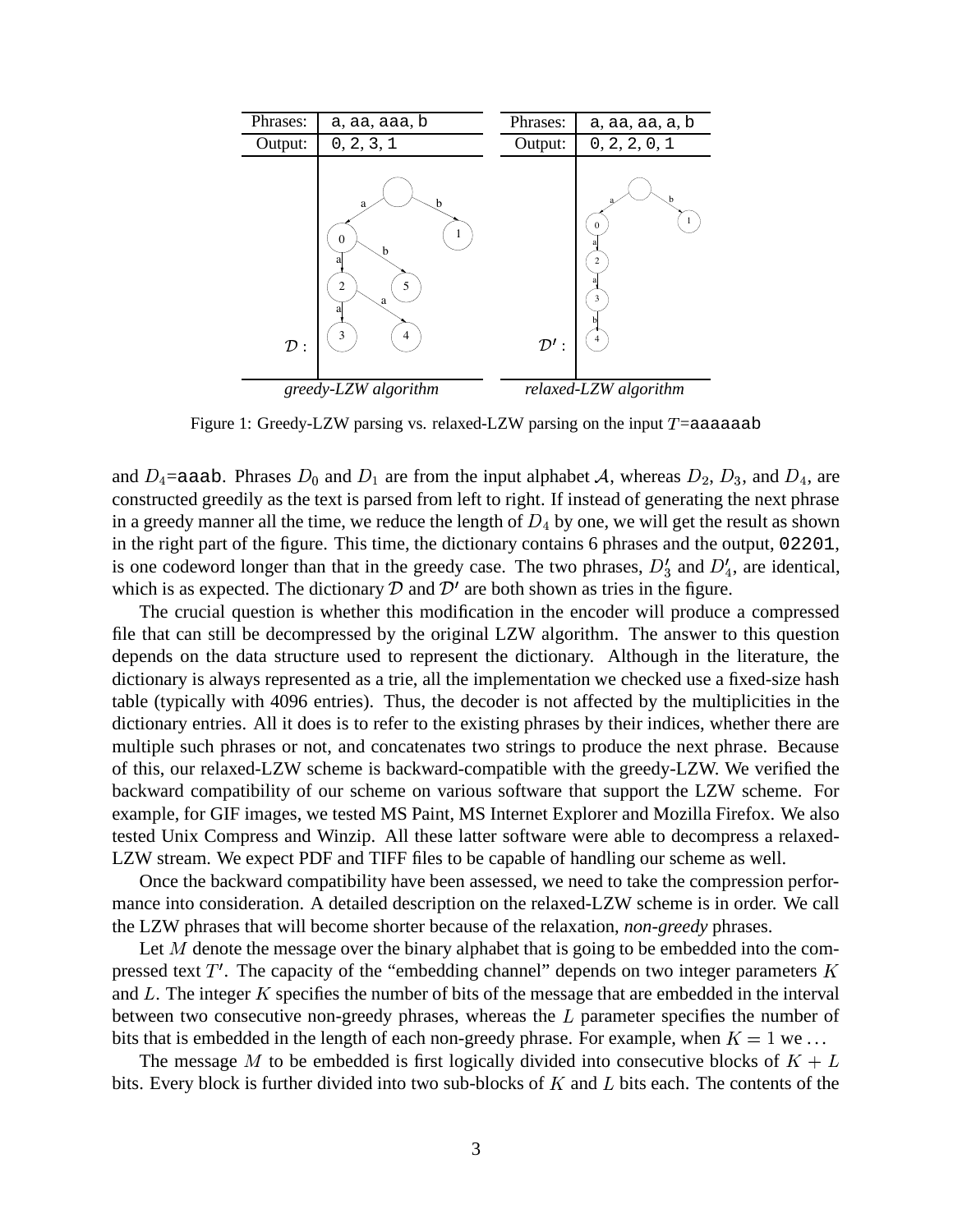Message\_Embedding\_LZW\_Encoder $(T, M, K, L)$ 

```
1. T', i \leftarrow \emptyset, 02. k \leftarrow get next K bits from M
 3. if (k = 0) then k \leftarrow 2^K4. while (have not finished encoding yet)
5. \therefore \text{phrase} \leftarrow next phrase as according to the standard LZW algorithm
 6. if (|phrase| > 2^L) then
7. i \leftarrow i+18. if (i = k) then
9. i \leftarrow 010. l \leftarrow \text{get next } L \text{ bits from } M11. if (l = 0) then l \leftarrow 2^L12. phrase \leftarrow reduce the length of phrase by l symbols
13. k \leftarrow \text{get next } K \text{ bits from } M14. if (k = 0) then k \leftarrow 2^K15. T' \leftarrow T' + phrase16. return T'
```
Figure 2: The sketch of the encoder capable of embedding a message  $M$  while compressing  $T$  into a LZW stream.  $K$  and  $L$  are two integer parameters of the algorithm (see text)

two sub-blocks are interpreted as positive integers, and for clarity purposes, we denote them by  $k$ and l respectively. Note that  $k \in [0, 2^K - 1]$  and  $l \in [0, 2^L - 1]$ . The message M is embedded into  $T'$  one block a time while compressing T according to LZW, as follows. We initialize a counter  $i$  to 0, and generate new phrases greedily as per the greedy LZW algorithm. Every time a new phrase is generated, its length is compared to the value  $2^L$  (note that  $2^L$  is the maximum value for  $l$ , see footnote). If the length of the phrase is greater we increment the counter by 1. As soon as the counter equals the value  $k$  we relax the length of that phrase by  $l$  symbols. Then, the counter is reset to 0, and a new cycle begins (see Figure 2)

The decoding process is rather straightforward. As codewords are read from  $T'$ , phrases are being reconstructed. For each phrase the decoder determines whether the phrase is greedy or nongreedy. If the phrase is non-greedy phrase, a block of message is recovered according to the rules we followed to embed it. At the same time, the original text is also rebuilt as per the generic LZW algorithm. Note that in order to determine whether or not a phrase is non-greedy, we need to look ahead several phrases. This can be done by employing some sort of look-ahead buffer. A sketch of the decoder is illustrated in Figure 3.

As a final remark, we want to note that in the strategy described above we have not exploited the multiplicities in the dictionary to embed even more bits of the message. When the relaxed-LZW algorithm looks for a longest prefix of text to be compressed that is contained the dictionary  $D$ , there might be multiple such longest phrases in the dictionary, due to the fact that we have reduced the lengths of some of the previous phrases. If that is the case, we can embed "free of charge" another  $\lfloor \log_2 q \rfloor$  where q is the multiplicity of the longest phrase. A similar idea is exploited in [1, 2] to embed extra bits in LZ-77 streams.

 $1 k = 0$  and  $l = 0$  are treated as a special case, by mapping them to  $2^K$  and  $2^L$ , respectively.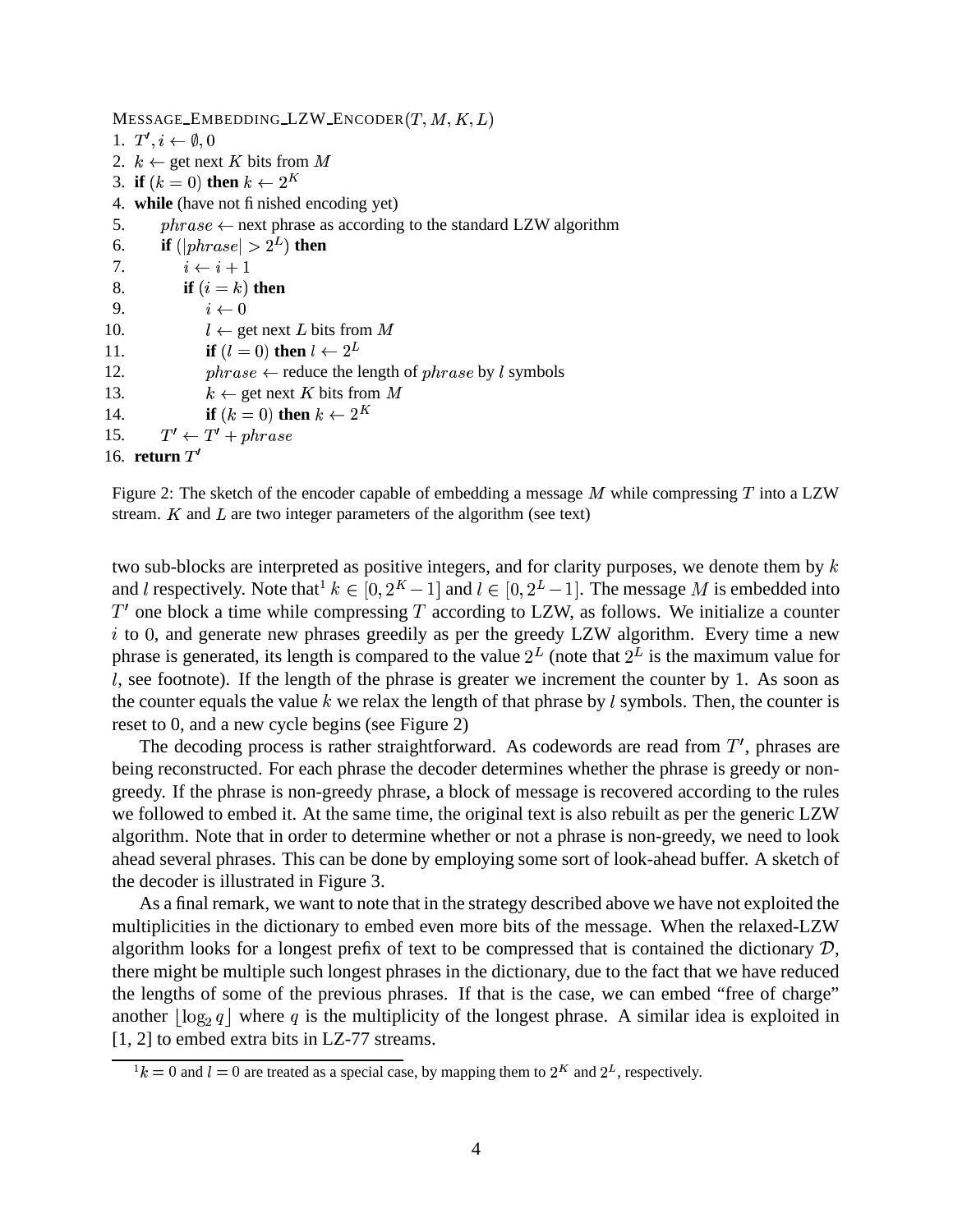MESSAGE\_EMBEDDING\_LZW\_DECODER $(T^{\prime},K,L)$ 

```
1. T, M, buffer, i \leftarrow \emptyset, \emptyset, \emptyset, 02. while (have not finished decoding yet)
 3. phrasel \leftarrow decode the next phrase as according to the standard LZW decoder
4.   T \leftarrow T + \text{phrase}15. Fill buffer6. phrase 2 \leftarrow encoder the text in buf fer as according to the standard LZW encoder
7. if (|phrase2| > 2<sup>L</sup>)8. i \leftarrow i+19. if (|phrase1| < |phrase2|)10. M \leftarrow M + (i\&2^K) + ((|phrase2| - | phrase1|)\&2^K)11. i \leftarrow 012. return (T, M)
```
Figure 3: The sketch of the decoder capable of recovering the embedded message  $M$  from a LZW stream  $T'$ . K and L are two integer parameters of the algorithm (see text)

## **4 Selection of parameters** K and L

Embedding extra information into the LZW data stream is clearly not free of charge. With additional bits embedded, the size of the new LZW stream is usually larger than that of the original one, as is illustrated by the example in Figure 1. However, by choosing the two parameters  $K$  and  $L$  judiciously, the size will not increase by too much. In fact, we will show in the Section 7 that when  $K$  is 5 or higher, the size of the new LZW file is typically less than the sum of the sizes of the original file and the message file.

The compression tend to degrade as  $K$  decreases and  $L$  increases, but at the same time the number of bits embedded in the message will increase. In the error resilient application it is crucial to determine the best tradeoff. Once the file is compressed with the original greedy-LZW, the stream is broken into blocks (see Section 6) and the total number of parity bits will be computed. In this section, we discuss how to choose  $K$  and  $L$  so that we can estimate the number of bits that can be embedded in  $T'$ . The aim is to create enough extra bits for the length of the message to be embedded, i.e., all the parity bits of the error-correcting code, but not much more so that the compression will suffer.

In our analysis, we assume that during the embedding of the message, the lengths of the phrases are always greater than  $2^L$ , which of course is not true at the beginning of the file. However, as long as the text is long enough and as new phrases are being generated and inserted into the dictionary, the assumption is likely to be satisfied. For simplicity, we assume the message  $M$  to be embedded is generated by an i.i.d. model with 0 and 1 having equal probabilities. Then, on average we will get a non-greedy phrase every  $(2<sup>K</sup> + 1)/2$  phrases. On average, the length of the non-greedy phrase will be reduced by  $(2^L + 1)/2$  symbols. For simplicity in our exposition, we set  $S_1 = (2^K + 1)/2$ and  $S_2 = (2^L + 1)/2$ .

Let assume that  $|T| = n$  and  $|M| = m$ . Let us call  $T_1$  the portion of T that is encoded by greedy phrases, and call  $T_2$  the portion of T encoded by non-greedy phrases. Intuitively, if we "zip"  $T_1$  and  $T_2$  at the points where T is broken into phrases, we get back T. Let the sizes of  $T_1$ and  $T_2$  be  $n_1$  and  $n_2$  respectively. Clearly,  $n = n_1 + n_2$ . <sup>+</sup>  $2\cdot$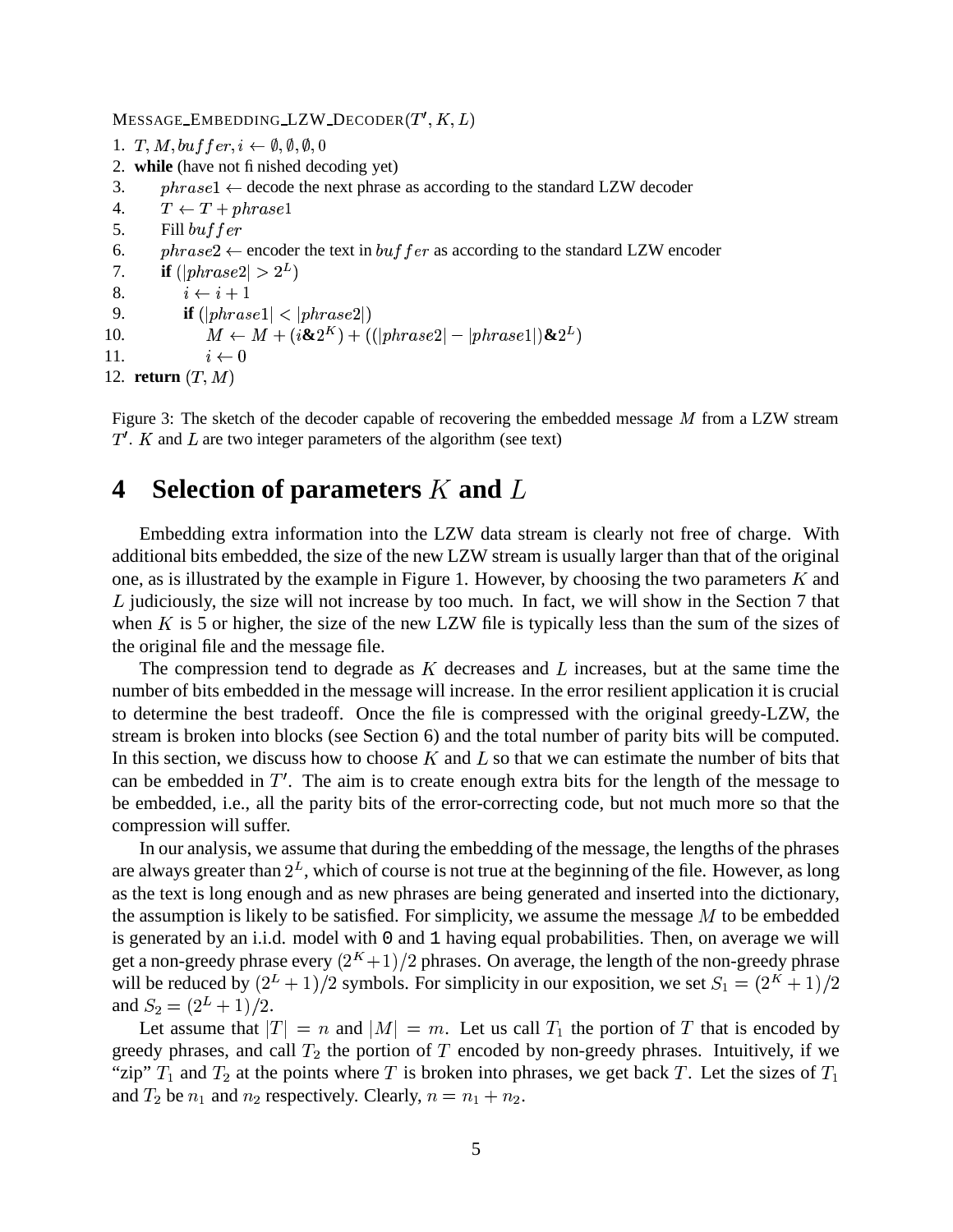The set of unique phrases in the dictionary is determined by the greedy phrases (in  $T_1$ ). The number of the unique phrases in the abusing is determined by the  $\sum_{i=1}^n \frac{n_i \mathcal{H}}{\log n_i}$ , where  $\mathcal{H}$  is the entropy of  $T_1$ . The average length of the greedy phrases, l', will be roughly  $\frac{n_1}{n'} = \frac{\log(n_1)}{n'}$ . The number of blocks of message, B, that is embedded in the text will be  $\frac{P'}{S}$ , and hence we have  $m = B(K+L)$  =  $\cdots$   $\cdots$   $\cdots$  $\frac{P'}{S_1}(K+L)$ . Let l'' be the average length of the non greedy phrases. Then we have  $l''=l'-S_2$ , and . . <sup>G</sup>  $_2$ , and  $\cdot$  .  $\cdot$  .  $P_2 = Bl'' = \frac{P'}{S}(\frac{n_1}{P'} - S_2) =$  $\frac{P'}{a}(\frac{n_1}{P'}-S_2)$ : . . . . . . . . . . . . . <sup>G</sup>  $T_2$ ) =  $\frac{n_1}{S_1} - \frac{n_1 \mathcal{H} S_2}{\log(n_1) * S_1}$ . The number of non-greedy phrases in the dictionary is equal to the number of blocks of messages embedded. The total number of phrases,  $P$ , generated by our algorithm is the sum of that of greedy phrases and of the non-greedy phrases, which is equal to  $P' + B$ . To sum up, we have the following equalities:

$$
S_1 = \frac{2^K + 1}{2}, S_2 = \frac{2^L + 1}{2}
$$
  
\n
$$
n_2 = B(l' - S_2) = \frac{P'}{S_1}(\frac{n_1}{P'} - S_2) = \frac{n_1}{S_1} - \frac{n_1 \mathcal{H} S_2}{\log(n_1) S_1}
$$
  
\n
$$
n = n_1 + n_2 = n_1 + \frac{n_1}{S_1} - \frac{n_1 \mathcal{H} S_2}{\log(n_1) S_1}
$$
  
\n
$$
m = B(K + L) = \frac{P'}{S_1} (S_1 + S_2) = \frac{n_1 \mathcal{H}}{S_1 \log n'} (S_1 + S_2)
$$

From the above set of equations,  $n_1$  can be determined given n and H, so will be B, P and m. The capacity of our message-embedding channel can be represented as the ratio of  $m$  over  $n$ . The performance of our algorithm, in terms of compression ratio, can be determined by comparing the total number of phrases, P, that is generated by our algorithm to the number of phrases,  $\frac{(n+m)H}{log(n+m)}$ , that would be produced if we were to compress the concatenation of the text and the message  $T + M$  simply by the generic LZW algorithm.

#### **5 Asymptotic analysis of the redundancy**

In this section we are concerned with the analysis of the redundancy of the new scheme when the input is large. In particular we are interested in comparing the redundancy of the relaxed-LZW scheme with the original LZW/LZ-78. Here, we follow the notation from [3]. On average our relaxed-LZW algorithm decreases the number of manipulated symbols by  $x_n L/K$  where  $x_n$  is the yet unknown (average) number of phrases when a string of length  $n$  is compressed.

Let, as in [3], define

$$
\mu(x) = \frac{x}{h} \log x - \frac{A}{h} x - \frac{x}{K} L + O\left(\frac{\log x}{h}\right) \tag{1}
$$

where

$$
A=1-\gamma-\frac{1}{2h}h_2+\alpha-\delta_0(n)
$$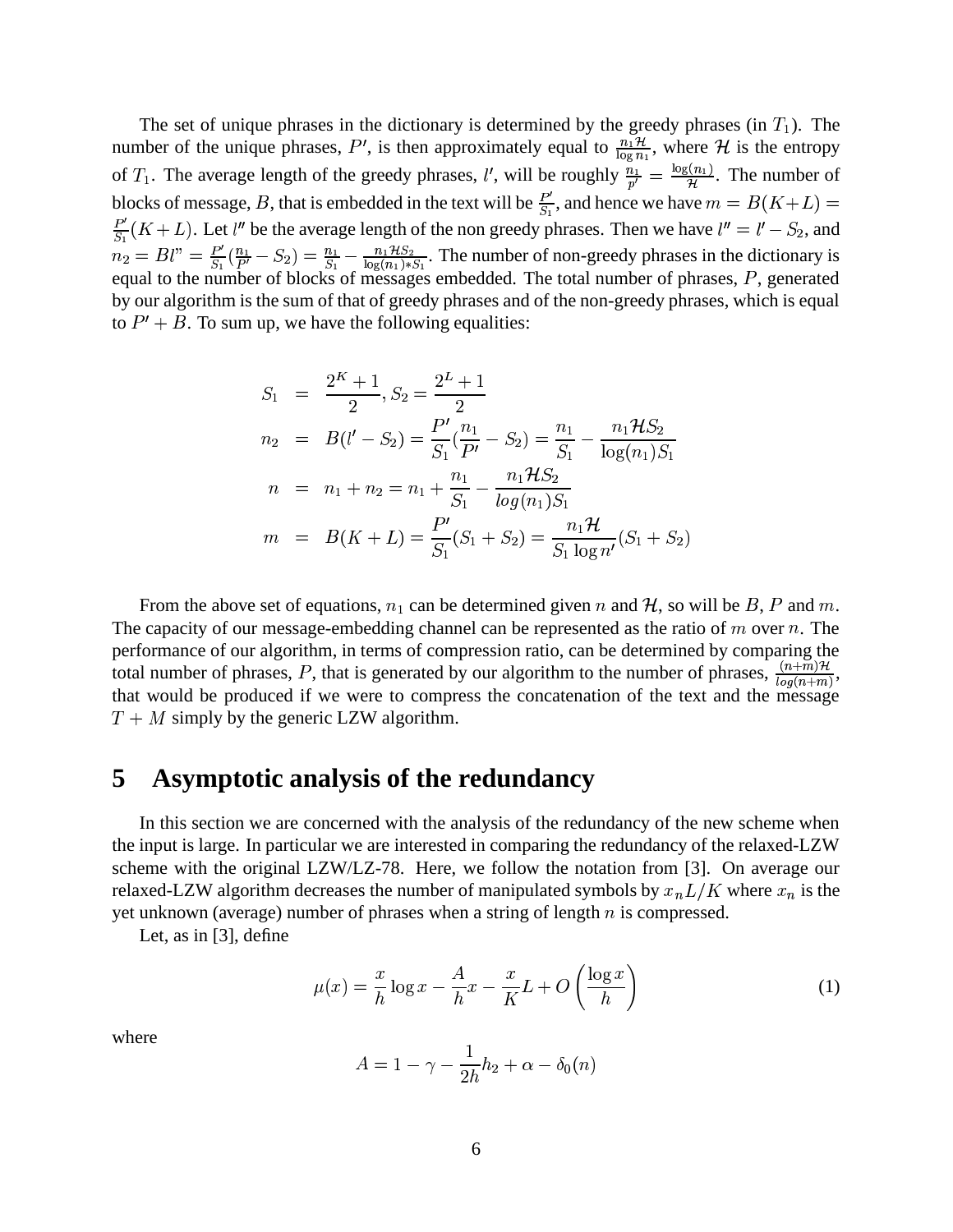and where  $h = -p \log p - q \log q > 0$  is the entropy,  $\gamma = 0.577...$  is the Euler constant,  $h_2 =$ where  $h = -p \log p - q \log q > 0$  is the entropy,  $\gamma = 0.577...$  is the Euler constant,  $h_2 =$  $p \log^2 p + q \log^2 q$ , and

$$
\alpha = -\sum_{k=1}^{\infty} \frac{p^{k+1} \log p + q^{k+1} \log q}{1 - p^{k+1} - q^{k+1}}.
$$
 (2)

The function  $\delta_0(x)$  is a fluctuating function with mean zero and a small amplitude for  $\log p / \log q$ rational (e.g., the amplitude of  $\delta_0(x)$  is smaller than  $10^{-6}$  for the unbiased case, where  $p = q =$ 0.5), and  $\lim_{x\to\infty}\delta_0(x)=0$  oth  $n_0(x) = 0$  otherwise.

Define now  $x_n$  as

$$
\mu(x_n)=n.
$$

Then, as in [3], the average number of phrases of our algorithm is  $E[M_n] \sim x_n$ . Observe that the code length  $L_n$  of our algorithm is

$$
L_n = x_n(1 - 1/K)[\log(x_n(1 - 1/K)) + 1].
$$

Thus, the relative average redundancy  $r_n$  becomes

$$
r_n = \frac{x_n(1 - 1/K)[\log(x_n(1 - 1/K)) + 1] - nh}{n}
$$
  
=  $h \frac{1 + A + Lh/K}{\log n}$ . (3)

Comparing it to the regular LZW/LZ'78, the redundancy of relaxed-LZW is increased by  $Lh/(K \log n).$ 

## **6 Error resilient LZW**

## **7 Experimental Results**

In order to validate our theoretical studies and test the correctness of our scheme, we implemented our algorithm and tested it on GIF files, which, as is well-known, is compressed by LZW algorithm. We downloaded from Internet several standard pictures for digital image processing, and tested our algorithm with them. Table 1 shows our experimental results with  $K$  and  $L$  being set to 5 and 0 respectively. The "Message Length (bytes)" column indicates how much random information we can embed into the original GIF file. Column "Cmprssn Loss" is defined to be the size of the new GIF file minus the sum of the size of the original GIF file plus the size of the random message. If this number is negative, it means that overall we are gaining more compression than the standard LZW algorithm. As we can see from the table, airplane.gif and couple.gif are better than the rest of the GIF files in terms of compression loss, and baboon.gif is the worst among all of them. This is because the compression ratio for airplane.gif and couple.gif  $(5.77 \text{ and } 4.88 \text{ respectively})$  is much higher than that for baboon.gif  $(2.49)$ , and reducing the lengths of phrases will not have as dramatic negative impact on the file size for GIF files with high compression ratios than for those with low compression ratios. Column "channel capacity" is defined to be the ratio of the size of the random message over the size of the original GIF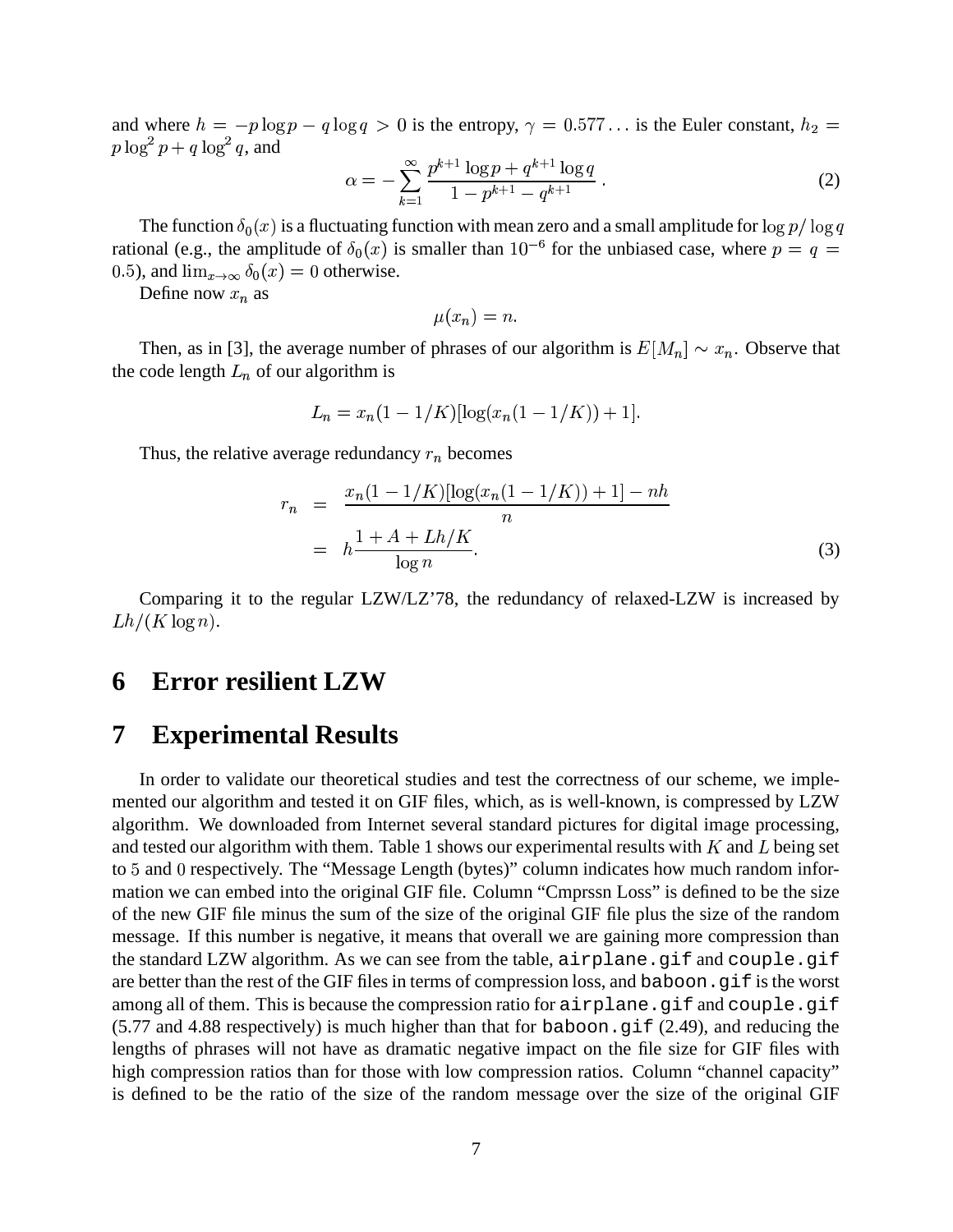|              | Original GIF fi le |        |            |                 | Message embedded GIF fi le                |                 |                                  |                                           |                 |                     |
|--------------|--------------------|--------|------------|-----------------|-------------------------------------------|-----------------|----------------------------------|-------------------------------------------|-----------------|---------------------|
|              | Width              | Height | <b>BPP</b> | Size<br>(bytes) | Average<br><b>LZW</b><br>Phrase<br>Length | Size<br>(bytes) | <b>Mssg</b><br>Length<br>(bytes) | Average<br><b>LZW</b><br>Phrase<br>Length | Cmprssn<br>Loss | Channel<br>Capacity |
| airplane.gif | 512                | 512    | 8          | 64908           | 5.77                                      | 66468           | 1706                             | 5.63                                      | $-146$          | 0.0262833           |
| baboon.gif   | 512                | 512    | 8          | 149414          | 2.49                                      | 151804          | 2169                             | 2.45                                      | 221             | 0.0145167           |
| couple.gif   | 256                | 256    | 8          | 19604           | 4.88                                      | 20088           | 505                              | 4.77                                      | $-21$           | 0.0257600           |
| girl.gif     | 256                | 256    | 8          | 23573           | 4.04                                      | 24127           | 566                              | 3.94                                      | $-12$           | 0.0240105           |
| lena.gif     | 512                | 512    | 8          | 96373           | 3.87                                      | 98770           | 2396                             | 3.78                                      |                 | 0.0248617           |
| peppers.gif  | 512                | 512    | 8          | 105262          | 3.54                                      | 107792          | 2372                             | 3.46                                      | 158             | 0.0225342           |

Table 1: Comparing the size of some GIF files compressed with the standard LZW versus the message embedding LZW scheme  $(K = 5, L = 1)$ 

file. We notice that the variation of "channel capacity" among the files are quite small, except baboon.gif, which again we believe is due to its relatively poor compression ratio.

Table 2 shows our experimental results with various parameter settings. Clearly, the channel capacity decreases as the parameter  $K$  increases. However, the relationship between the channel capacity and the parameter  $L$  is not as clear. To our observations, when the parameter  $K$  is small, say less than 4, increasing the parameter  $L$  from 0 to 1 usually increases the channel capacity as well. However, going beyond 1 neither helps channel capacity nor does it improve the image compression ratio.

# **References**

- [1] LONARDI, S., AND SZPANKOWSKI, W. Joint source-channel LZ'77 coding. In *IEEE Data Compression Conference, DCC* (Snowbird, Utah, March 2003), J. A. Storer and M. Cohn, Eds., IEEE Computer Society TCC, pp. 273–283.
- [2] LONARDI, S., SZPANKOWSKI, W., AND WARD, M. Error resilient LZ'77 and its analysis. In *IEEE International Symposium on Information Theory (ISIT'04)* (Chicago, IL, June 2004), p. 56.
- [3] LOUCHARD, G., AND SZPANKOWSKI, W. On the average redundancy rate of the Lempel-Ziv code. *IEEE Trans. Inf. Theory 43* (1997), 2–8.
- [4] SAYOOD, K., OTU, H., AND DEMIR, N. Joint source/channel coding for variable length codes. *IEEE Trans. Inf. Theory 48* (2000), 787–794.
- [5] STORER, J. A., AND REIF, J. H. Error-resilient optimal data compression. *SIAM Journal on Computing 26*, 4 (1997), 934–949.
- [6] SZPANKOSWKI, W., AND KNESSL, C. A note on the asymptotic behavior of the height in b-tries for b large. *Electronic J. of Combinatorics 7* (2000), R39.
- [7] THOMBORSON, C. The V.42bis standard for data-compressing modems. *IEEE Micro 12*, 5 (Oct. 1992),  $41 - 53$ .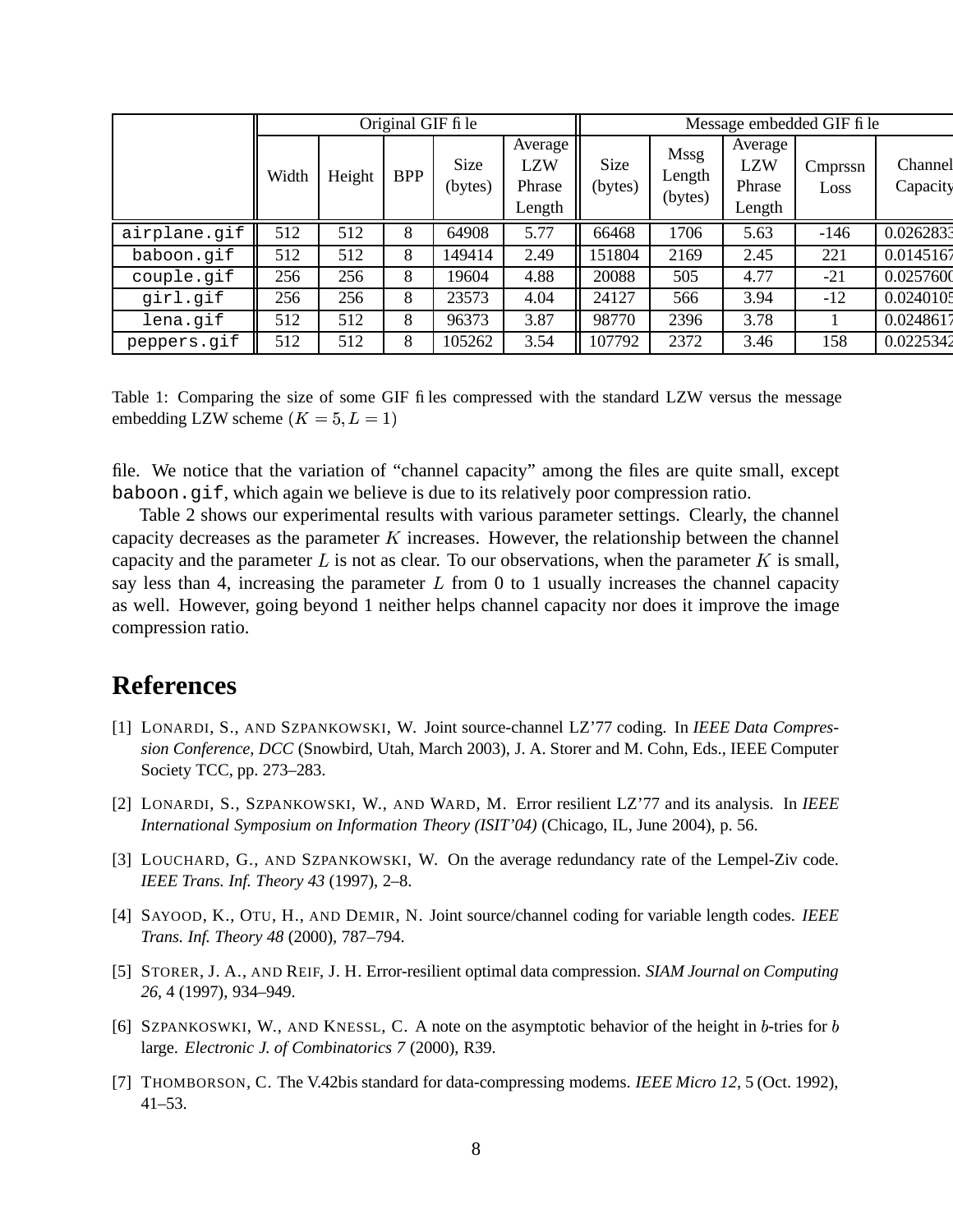|              | Mssg    | Average        |                           |            | Mssg                | Average    |         |            |  |
|--------------|---------|----------------|---------------------------|------------|---------------------|------------|---------|------------|--|
|              | Length  | <b>LZW</b>     | Cmprssn                   | Channel    | Length              | <b>LZW</b> | Cmprssn | Channel    |  |
|              | (bytes) | Phrase         | Loss                      | Capacity   | (bytes)             | Phrase     | Loss    | Capacity   |  |
|              |         | Length         |                           |            |                     | Length     |         |            |  |
|              |         |                | $K = 1, L = 0$            |            | $K = 1, L = 1$      |            |         |            |  |
| airplane.gif | 5295    | 3.91           | 25058                     | 0.081577   | 9122                | 3.97       | 20001   | 0.14053737 |  |
| baboon.gif   | 10973   | 1.66           | 62620                     | 0.07344023 | 10768               | 1.97       | 28233   | 0.07206821 |  |
| couple.gif   | 1509    | 3.38           | 7035                      | 0.07697408 | 2650                | 3.39       | 5798    | 0.13517649 |  |
| girl.gif     | 1823    | 2.76           | 8798                      | 0.07733423 | 2978                | 2.85       | 6654    | 0.12633097 |  |
| lena.gif     | 8003    | 2.53           | 42706                     | 0.08304193 | 12624               | 2.65       | 31451   | 0.13099104 |  |
| peppers.gif  | 8392    | 2.34           | 45190                     | 0.07972487 | 12278               | 2.51       | 30728   | 0.11664228 |  |
|              |         | Κ              | $L=0$<br>$\overline{2}$ . |            | Κ<br>$2, L = 1$     |            |         |            |  |
| airplane.gif | 5227    | 4.73           | 8759                      | 0.08052936 | 6799                | 4.75       | 6950    | 0.10474825 |  |
| baboon.gif   | 10778   | 2.02           | 23867                     | 0.07213514 | 8365                | 2.2        | 11363   | 0.05598538 |  |
| couple.gif   | 1524    | $\overline{4}$ | 2638                      | 0.07773923 | 1979                | 4.01       | 2134    | 0.10094878 |  |
| girl.gif     | 1794    | 3.34           | 3023                      | 0.07610401 | 2207                | 3.4        | 2202    | 0.09362406 |  |
| lena.gif     | 7776    | 3.12           | 15101                     | 0.08068649 | 9337                | 3.18       | 11384   | 0.09688398 |  |
| peppers.gif  | 8167    | 2.87           | 16189                     | 0.07758735 | 9119                | 2.97       | 11055   | 0.08663145 |  |
|              |         |                | $K = 3, L = 0$            |            | $K = 3, L = 1$      |            |         |            |  |
| airplane.gif | 3947    | 5.23           | 2720                      | 0.06080914 | 4542                | 5.24       | 2035    | 0.06997596 |  |
| baboon.gif   | 8100    | 2.23           | 8947                      | 0.05421178 | 5718                | 2.33       | 4477    | 0.0382695  |  |
| couple.gif   | 1160    | 4.45           | 779                       | 0.05917159 | 1289                | 4.48       | 521     | 0.06575188 |  |
| girl.gif     | 1356    | 3.67           | 995                       | 0.05752343 | 1468                | 3.69       | 690     | 0.06227463 |  |
| lena.gif     | 5813    | 3.47           | 5311                      | 0.06031772 | 6205                | 3.49       | 4031    | 0.06438525 |  |
| peppers.gif  | 6153    | 3.17           | 5934                      | 0.05845414 | 6185                | 3.23       | 3967    | 0.05875814 |  |
|              |         | $K =$          | 4,<br>$L=0$               |            | $K =$<br>$4, L = 1$ |            |         |            |  |
| airplane.gif | 2656    | 5.48           | 623                       | 0.04091945 | 2819                | 5.49       | 366     | 0.0434307  |  |
| baboon.gif   | 5432    | 2.36           | 3033                      | 0.03635536 | 3698                | 2.4        | 1482    | 0.02475002 |  |
| couple.gif   | 778     | 4.67           | 140                       | 0.03968577 | 828                 | 4.67       | 93      | 0.04223627 |  |
| girl.gif     | 940     | 3.83           | 282                       | 0.03987612 | 952                 | 3.84       | 201     | 0.04038518 |  |
| lena.gif     | 3873    | 3.66           | 1555                      | 0.0401876  | 3941                | 3.67       | 1129    | 0.04089319 |  |
| peppers.gif  | 4071    | 3.35           | 1718                      | 0.03867492 | 3917                | 3.37       | 1176    | 0.0372119  |  |
|              |         |                | $K = 5, L = 0$            |            | $K = 5, L = 1$      |            |         |            |  |
| airplane.gif | 1663    | 5.63           | $-90$                     | 0.02562087 | 1706                | 5.63       | $-146$  | 0.02628335 |  |
| baboon.gif   | 3413    | 2.42           | 756                       | 0.02284257 | 2169                | 2.45       | 221     | 0.01451671 |  |
| couple.gif   | 479     | 4.77           | $-27$                     | 0.02443378 | 505                 | 4.77       | $-21$   | 0.02576004 |  |
| girl.gif     | 582     | 3.92           | 63                        | 0.02468926 | 566                 | 3.94       | $-12$   | 0.02401052 |  |
| lena.gif     | 2441    | 3.76           | 276                       | 0.02532867 | 2396                | 3.78       | 1       | 0.02486173 |  |
| peppers.gif  | 2566    | 3.45           | 357                       | 0.02437726 | 2372                | 3.46       | 158     | 0.02253424 |  |
|              |         |                | $K=6, L=0$                |            | $K = 6, L = 1$      |            |         |            |  |
| airplane.gif | 987     | 5.72           | $-300$                    | 0.01520613 | 982                 | 5.71       | $-181$  | 0.0151291  |  |
| baboon.gif   | 2039    | 2.46           | $-130$                    | 0.01364664 | 1305                | 2.47       | $-98$   | 0.00873412 |  |
| couple.gif   | 288     | 4.81           | $-14$                     | 0.01469087 | 286                 | 4.83       | $-64$   | 0.01458885 |  |
| girl.gif     | 329     | 3.99           | $-37$                     | 0.01395664 | 311                 | 3.98       | $-4$    | 0.01319305 |  |
| lena.gif     | 1478    | 3.82           | $-236$                    | 0.01533624 | 1390                | 3.83       | $-260$  | 0.01442312 |  |
| peppers.gif  | 1545    | 3.49           | $-84$                     | 0.01467766 | 1376                | 3.49       | 25      | 0.01307214 |  |
|              |         |                | $K = 7, L = 0$            |            | $K = 7, L = 1$      |            |         |            |  |
| airplane.gif | 591     | 5.75           | $-303$                    | 0.00910519 | 583                 | 5.75       | $-294$  | 0.00898194 |  |
| baboon.gif   | 1184    | 2.47           | $-127$                    | 0.00792429 | 782                 | 2.48       | $-102$  | 0.00523377 |  |
| couple.gif   | 182     | 4.84           | $-38$                     | 0.00928381 | 175                 | 4.85       | $-37$   | 0.00892674 |  |
| girl.gif     | 193     | 4.01           | $-22$                     | 0.00818733 | 183                 | 4.01       | $-7$    | 0.00776311 |  |
| lena.gif     | 840     | 3.85           | $-262$                    | 0.00871613 | 765                 | 3.85       | $-166$  | 0.0079379  |  |
| peppers.gif  | 903     | 3.51           | $-110$                    | 0.00857859 | 753                 | 3.52       | $-81$   | 0.00715357 |  |

Table 2: Experimental results for several choices of the parameters